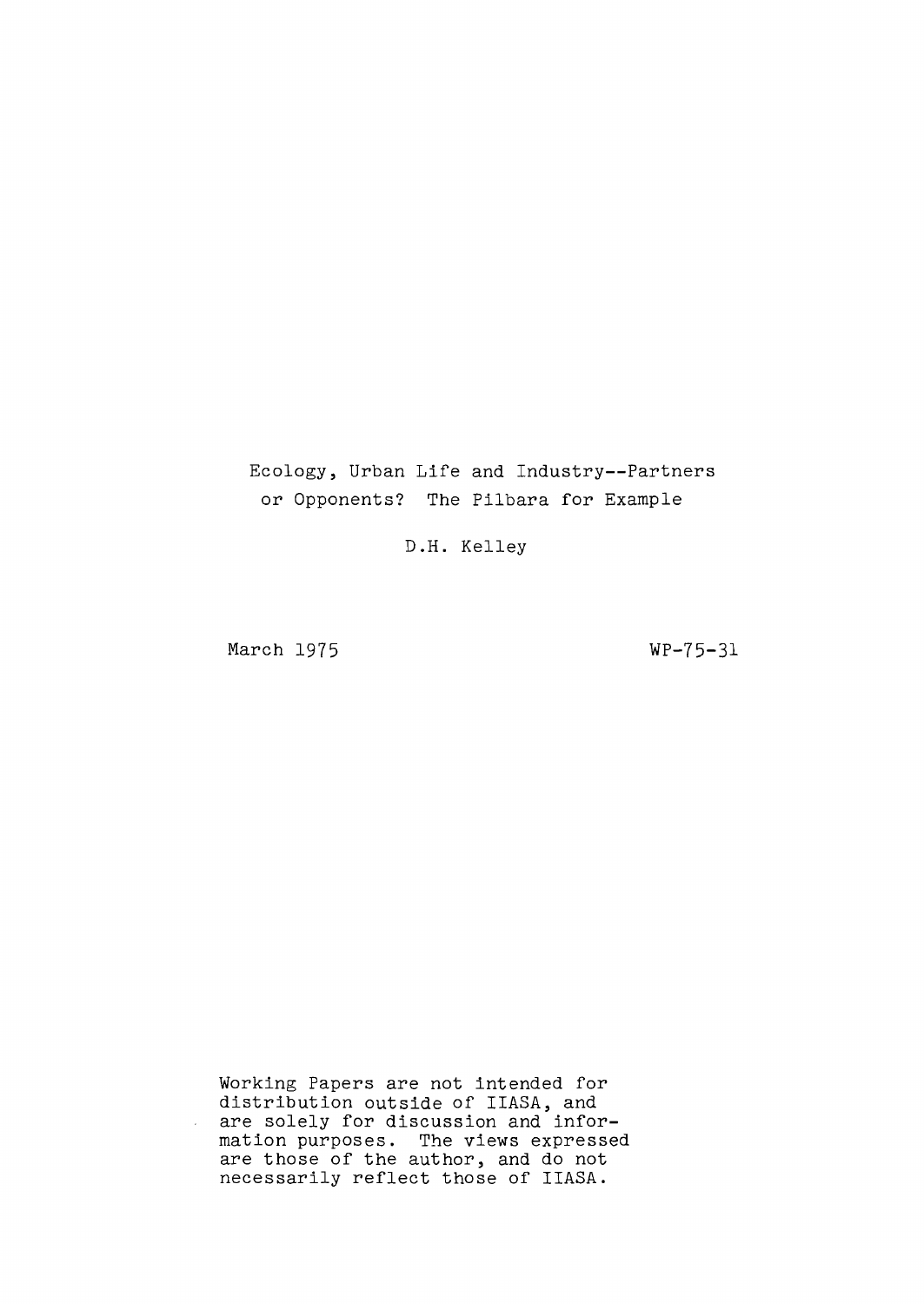#### Introduction

First, foremost and especially important, this is an incomplete and unfinished story. The area of Western Australia known as "the Pilbara" has existed for thousands of years, long before the Aborigines gave it its name. It is an area rich in minerals but precious little else unless one values sunbaked space.

The natural resources clearly represent exciting opportunities for exploitation, the big question is How? Some industrial activity has already begun and some port installations are in operation but compared with anticipated full potential the scale is miniscule.

On the whole the area is not one that man would choose to live and work in, although there are some attractive recreation possibilities on the coast. Like many such potential developments there will be a "critical mass" which means that everything is likely to be an expensive struggle until the critical mass is exceeded. Infrastructure, urban development, industrial development and protection of the environment must all be planned in phase with each other if an acceptable and economically worthwhile venture is to be achieved.

So what are the feasible development possibilities, what are the priorities, who puts up the capital and who does what?

#### The Pilbara

The Pilbara is on the coast of Western Australia (see figure 1), and is very approximately <sup>a</sup> 300 mile (500 km) semi-circle centred on two ports, Port Headland which has a population of about 10,000 people and Dampier with 6,000. The area includes the Hammersley Range, Mount Newman and Mount Goldsworthy where large finds of rich iron ore were discovered 10 to 15 years ago. Nickel, manganese, salt and also uranium "yellow cake" are all found in useful quantities.

 $- 2 -$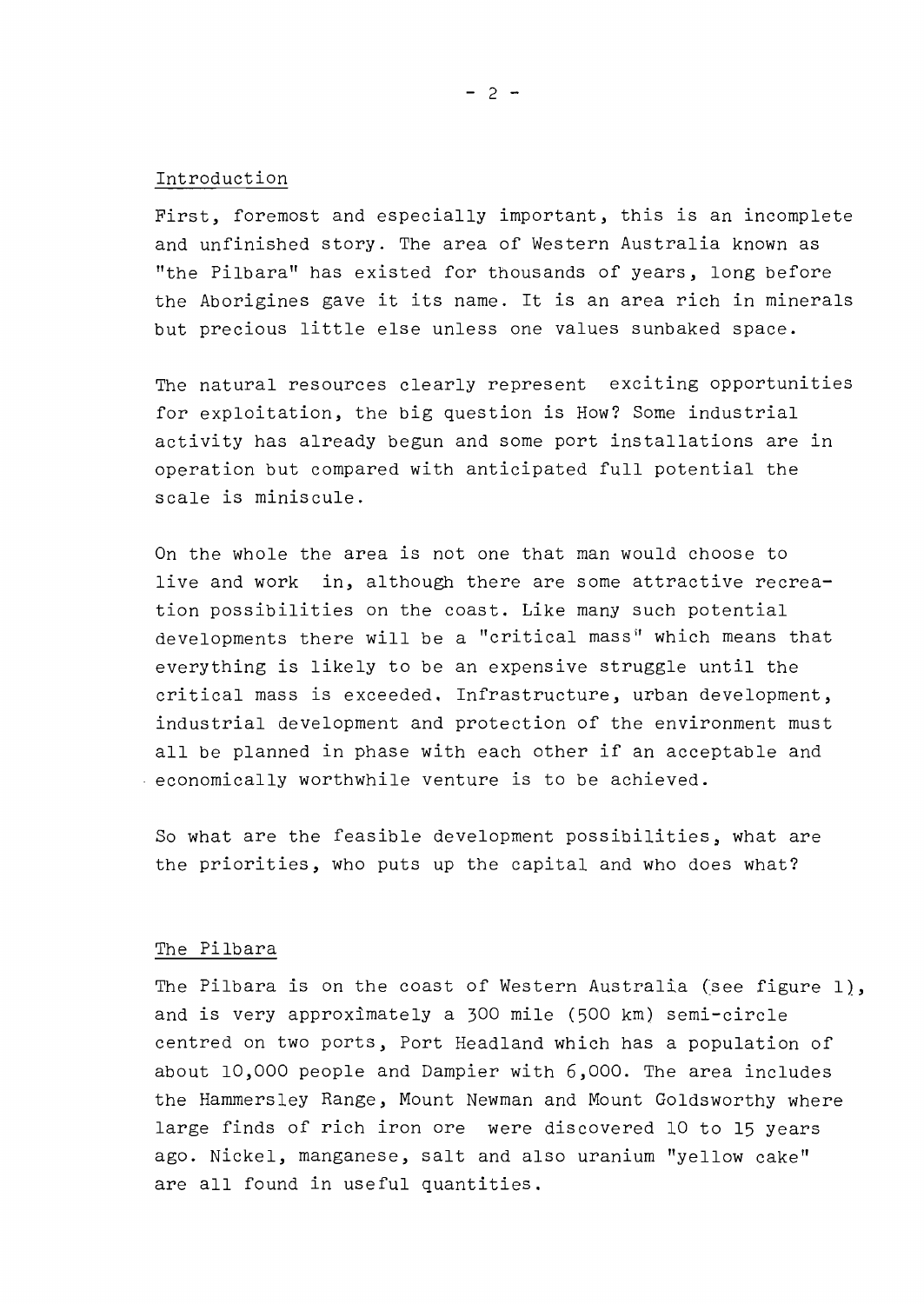The real Key to the intense current interest in developing the area however is natural gas. Huge quantities of gas have been located on the North West shelf approximately 80 miles off-shore and under 420 feet of water. The implied promise is for low cost fuel and feedstock for ethylene dichloride (plastics) production.

The climate is one adverse factor, heat and humidity are normally at levels that make air conditioning essential for both homes and work places. Water supplies as such, however, are not abundant. There are rivers in the area which could be dammed and some underground lakes are known, the rainfall however avarages only some 12 inches (30 ems) per annum and is exceedingly variable from one year to the next. It has been known for 3 years-worth to arrive on one day! Water is likely to be a limiting factor unless recycling and the use of less than pure water, including sea water, for cooling etc. can be utilized.

#### The Interested Parties

First on the list is the Government of Western Australia and in particular the Department of Industrial Development, <sup>A</sup> sizeable development at Pilbara would find favour because:-

1) at present the vast majority of the population of Western Australia lives within a few hundred miles of Perth - mostly along the coast. Darwin is the only other area with a sizeable population. Consequently the creation of a considerable urban development at the Pilbara would "spread" the population.

2) the natural resources, gas and minerals, will eventually be exported to other Australian states and other countries in their final form. The Western Australian Government is keen to ensure it. is not simply selling its finite natural resources in <sup>a</sup> cheap form and is insisting that as much "value" *ii* added before leaving the State. With regard to the natural gas, like the oil producing countries, it doesntt want its resource to be burnt, simply for heat.

 $-3 -$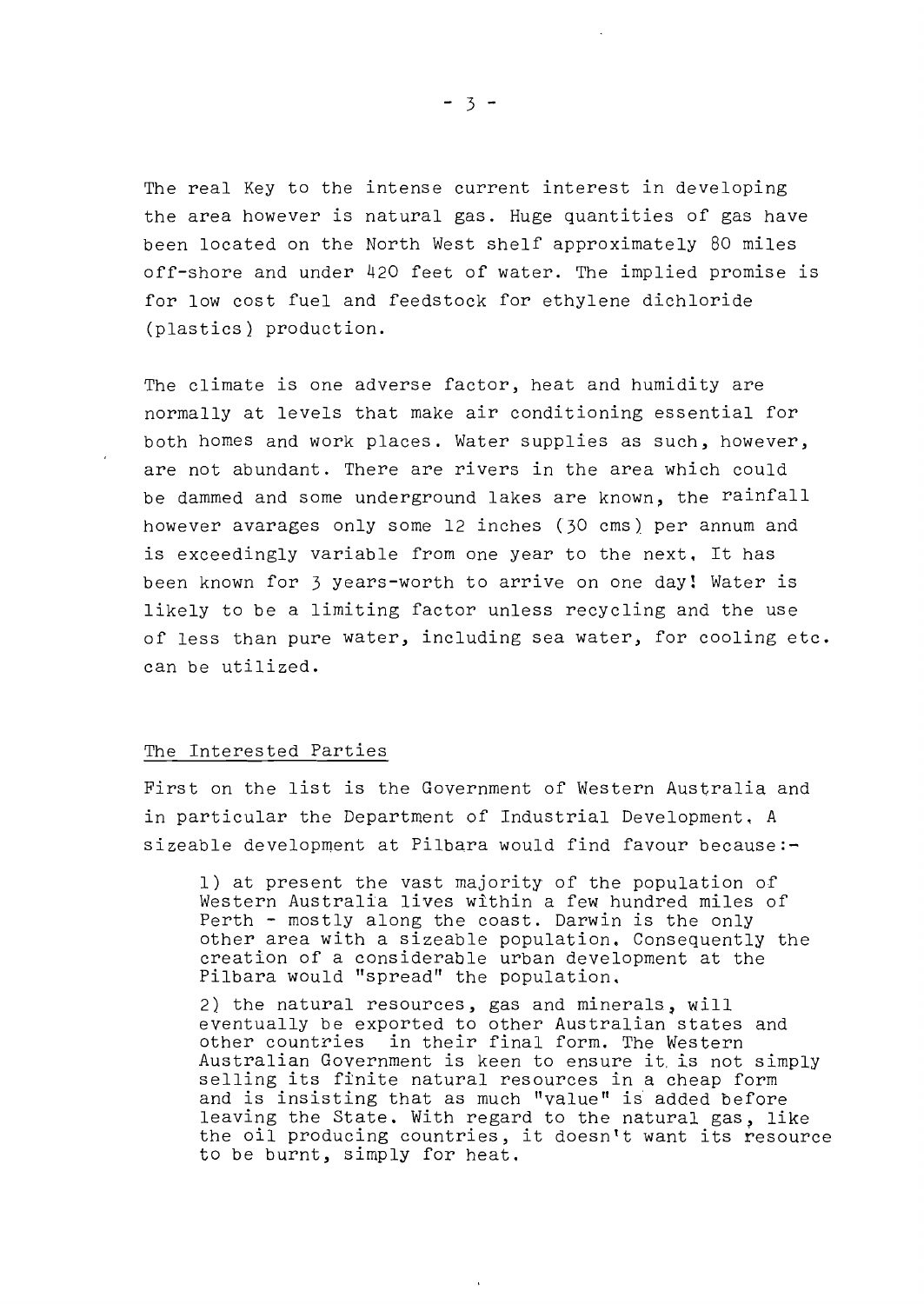Industry in general, the main basic metals and chemical companies in particular, comprise the other large interested party. BHP (the Broken Hill Proprietary Co. Ltd), Australia's own steel company is perhaps <sup>a</sup> special case in that it is partially accountable to the Commonwealth Government. Basically all such companies need the raw materials which are available at the Pilbara but since the markets are elsewhere, transportation of raw materials or semi-finished products or finished products is inevitable. Which is most economic?

To take <sup>a</sup> childishly simple illustration, it may take <sup>200</sup> tons of <sup>a</sup> mined mineral to make 100 tons of finished product. It may be possible to refine or preprocess the mineral so that only 120 tons are needed to make the 100 finished tons.

| $0 =$ on mining site; $X =$ at market. |                     |                     |   |
|----------------------------------------|---------------------|---------------------|---|
| Mining (200 tons)                      |                     |                     |   |
| Enrich (120 tons)                      |                     |                     | X |
| Process $(100 \text{ tons})$           |                     | X.                  | X |
| Transport Cost                         | $100$ units $\vert$ | 120 units 200 units |   |

In the simple case it clearly pays to do all processing at the mine and transport the final product. In reality however it will be more expensive to process in the mining area and so some, if not all the transport saving will be cancelled out and it can be that the finished product needs to be more carefully transported than a bulk raw material and that can further erode the savings.

*- l.j -*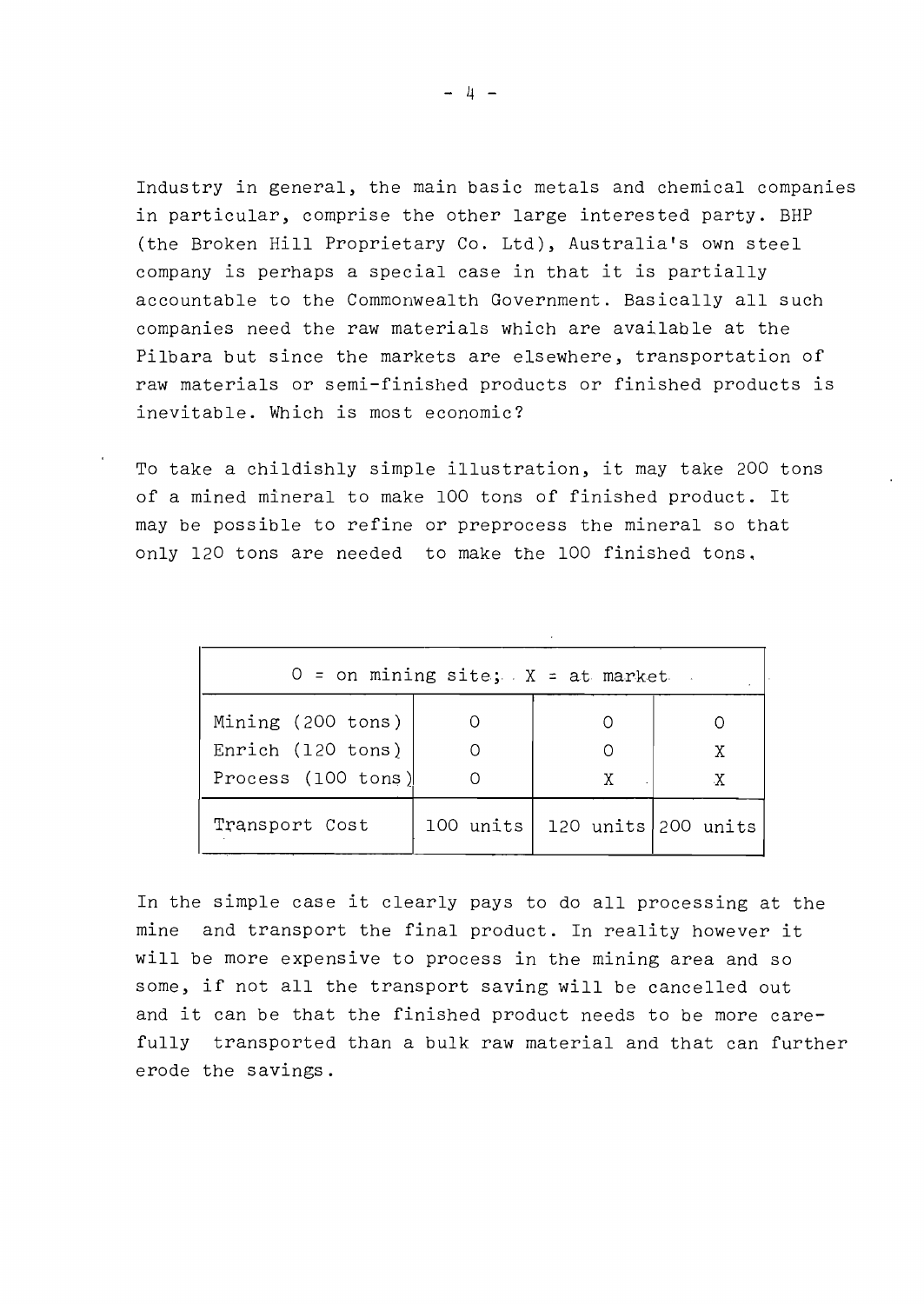## Possible Industries

**1.** Natural Gas - would mainly be used for process heating directly, for power generation and as feed stock for plastics production (ethylene dichloride). There appears to be more than adequate known reserves which can be economically brought ashore and <sup>a</sup> strong indication that more gas still is in the general vicinity.

2. Aluminium - alumina is the primary raw material and is available in the South West Region of Western Australia. It would be quite practical to transport it to the Pilbara where the necessary low cost power would be available. Caustic soda is necessary for the production of aluminium, plans include its manufacture at the Pilbara.

3. Steel - the idea is to build <sup>a</sup> 10 million ton per annum steelplant using local high grade ore, power derived from natural gas and 2,000 acres of otherwise unproductive land. With today's technology a 10 million ton plant would use processes capable of producing steel at <sup>a</sup> very low cost per ton. Limestone would have to be imported into the area - about 3 million tons per annum but more of a drawback would be 6 million tons per annum of coal. Most of Australia's coal is on the east coast and most of its iron ore on the west  $$ something has to move to bring them together for steelmaking! This means that the steel plant must be equipped with good port facilities.

Ferrous manganese, nickel, vanadium are all available locally and so special alloy steels could be included in the steelmaking complex.

**4.** Caustic Soda - is required for aluminium production amongst other things and at present virtually all Australia's requirements are met by imports. High quality Sodium Chloride (salt) is at present produced at the Pilbara and the quantity could be increased and used for caustic soda production. A further

- 5 -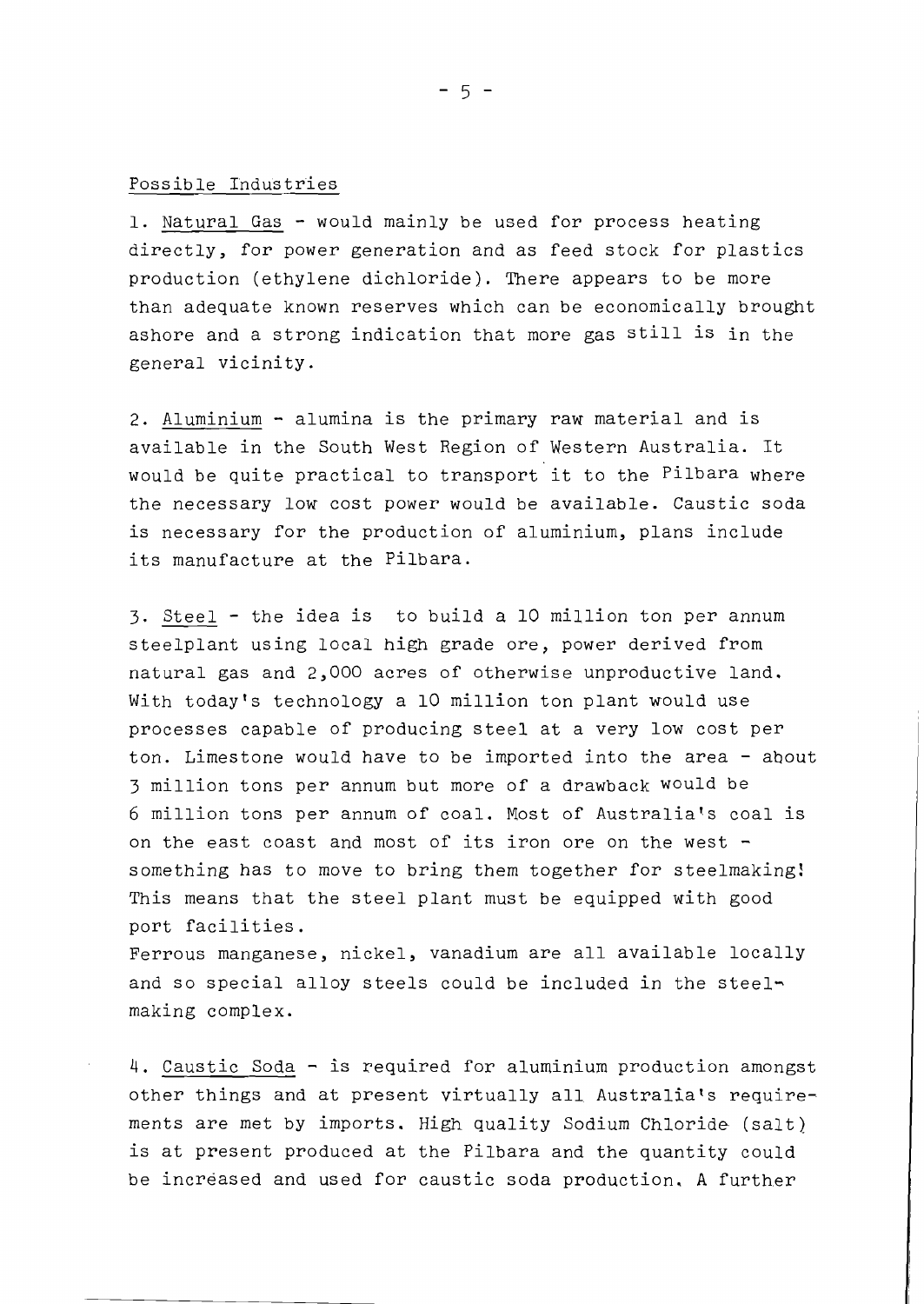plant to produce caustic soda from salt brine by electrolysis is part of the plan.

5. Ethylene Dichloride - together with caustic soda, ethane ~inuefied from natural gas are the main ingredients for making Ethylene Dichloride. Production has to be on a reasonable large scale (850,000 tons per annum) to be economic, at this level the costs are competetive and by no means all the available ethane would be consumed.

6. Uranium Enrichment - although world uranium enrichment capacity is at present more than adequate <sup>a</sup> short-fall is anticipated In the none too distant future. Huge quantities of electricity are required and the promise of low-cost power is <sup>a</sup> major attraction. The raw material uranium "yellow cake" is available in Western Australia.

7. Subsidiary and Service Industries - if any non local steel making is to be fed with iron ore there is some advantage in pelletizing the ore on site. This enriches the iron content and reduces the bulk.

Service industries would include:

- machine shops
- foundries
- refractory brick production
- carbon anode production
- process controls and instrumentation
- ship repair and servicing

#### People

The full concept requires <sup>a</sup> work force which together with families and service staff plus their families adds up to <sup>a</sup> town for 130,000 people. A New Town Corporation has been proposed to design, implement and manage the required development. Since the signal to go ahead has not yet been given, only the New Town corporations objectives are known or opposed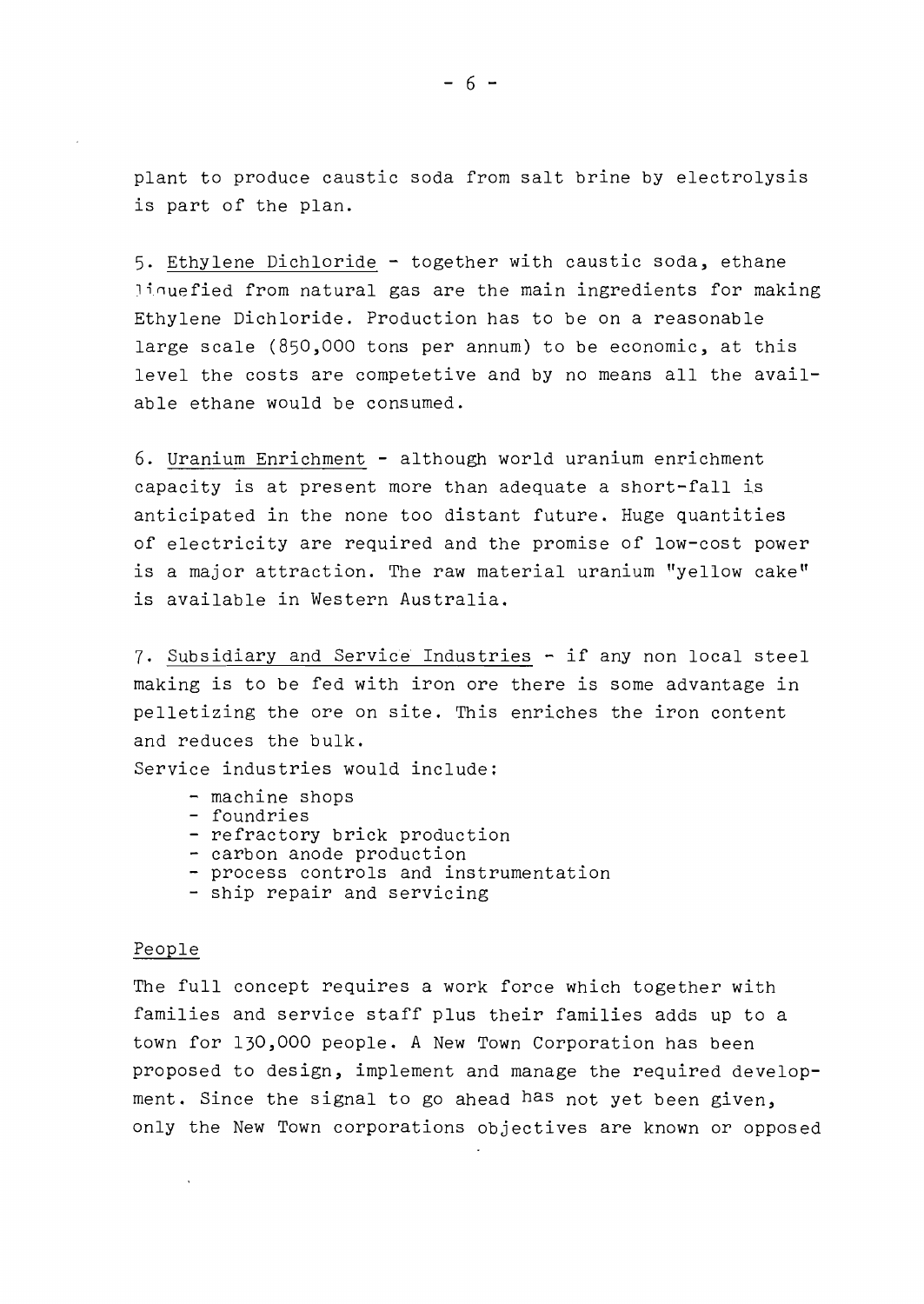to definitive plans. These are briefly to provide:-

- 1. each worker with his own air-conditioned home in order to encourage a stable work force.
- 2. "Good" education and recreational facility
- 3. Expanding total employment
- 4. Alternative employment opportunities

The implementation costs will be high since much of the infrastructure must go in first. It is hoped, however, that the town will be financially viable in its own right once established. Building costs are expected to be 1.5 to 2 times as high as compared with an already developed, hospitable area. Wages must be higher both to reflect the higher living costs and the need to attract <sup>a</sup> work force, at least in the early days.

#### Ecology

All the expected noises emanate from the Department of Environmental Protection and the staff there are well aware of many potential hazards. They are ready with some permissble limits for water and air pollutants but there seems little they can get their teeth into at present.

An all embracing policy which demands adequate protection of "flora, fauna and aboriginal artefacts" has been issued but again there is little to take issue with in the current situation.

## Current Situation

1. The Government of Western Australia is keen to proceed but has not sufficient capital to start building the infrastructure etc., the Commonwealth Government must be an agreeable partner both for political and financial reasons. <sup>A</sup> decision was expected by the end of 1974 but there is an ominous silence.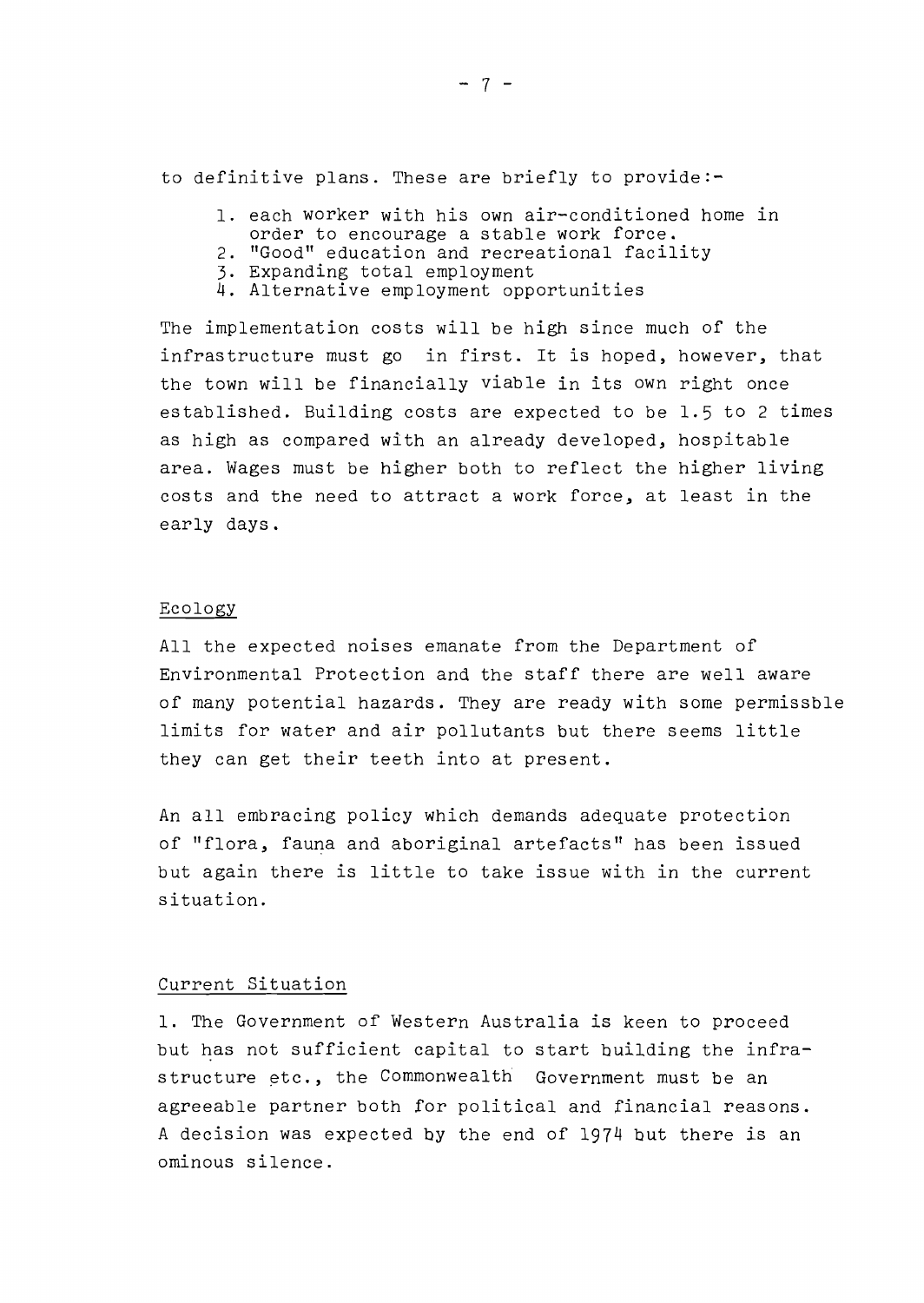2. A difference of opinion had arisen between the State and Commonwealth governments as to which of them "owns" the natural gas and what price should be charged.

3. Industry, in general, is interested in the minerals and cheap power but is not convinced the full urban development is necessary or viable. The steel industry for example prefers to pelletise the ore on site and build its steel plants ln more agreeable climates nearer to populated areas. They feel a pioneering development at the Pilbara would be costly, vulnerable to industrial action and critically dependant on transport systems. It appears to be thought that there is no urgency to create a 10 million ton a year capability at the present time since world capacity is under utilised. This could well change within 5 years and the lead time to design and build the new plant is of the same order, so one is left feeling the point is <sup>a</sup> red herring.

## The Future

1. Industry would move in i{ a) the infrastructure was provided and b) <sup>a</sup> stable, average cost labour force were guaranteed.

2. Urban development etc. would follow as the demand for housing etc. grew. The quality, effieciency etc. of such <sup>a</sup> development would need to be determined once the requirements were known.

3. Families etc. would move there if the pay was good, housing recreation etc. attractive and <sup>a</sup> community environment already exited.

4. Someone must make the first move, probably it would be a government (state and / or commonwealth) initiated step with certain encouraging guarantees. It will be facinating to learn of the actual outcome.

5. If <sup>a</sup> start is made along the lines described, the situation could well be a ready made study area for IIASA.